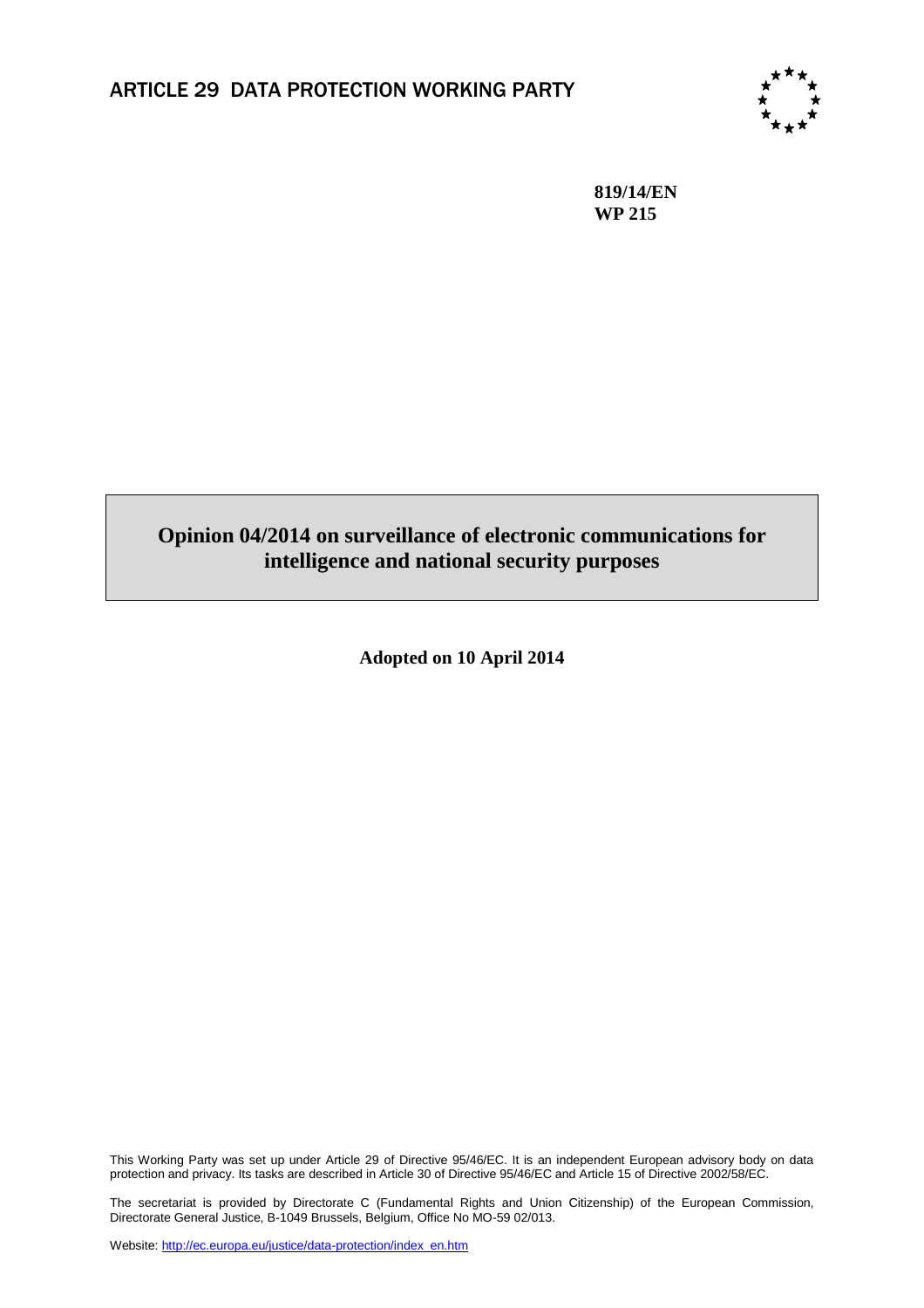#### **Executive Summary**

Since the summer of 2013, several international media outlets have reported widely on surveillance activities from intelligence services, both in the United States and in the European Union based on documents primarily provided by Edward Snowden. The revelations have sparked an international debate on the consequences of such large-scale surveillance for citizens' privacy. The way intelligence services make use of data on our dayto-day communications as well as the content of those communications underlines the need to set limits to the scale of surveillance.

The right to privacy and to the protection of personal data is a fundamental right enshrined in the International Covenant on Civil and Political Rights, the European Convention on Human rights and the European Union Charter on Fundamental Rights. It follows that respecting the rule of law necessarily implies that this right is afforded the highest possible level of protection.

From its analysis, the Working Party concludes that secret, massive and indiscriminate surveillance programs are incompatible with our fundamental laws and cannot be justified by the fight against terrorism or other important threats to national security. Restrictions to the fundamental rights of all citizens could only be accepted if the measure is strictly necessary and proportionate in a democratic society.

This is why the Working Party recommends several measures in order for the rule of law to be guaranteed and respected.

First, the Working Party calls for more transparency on how surveillance programmes work. Being transparent contributes to enhancing and restoring trust between citizens and governments and private entities. Such transparency includes better information to individuals when access to data has been given to intelligence services. In order to better inform individuals on the consequences the use of online and offline electronic communication services may have as well as how they can better protect themselves, the Working Party intends to organise a conference on surveillance in the second half of 2014 bringing together all relevant stakeholders.

In addition, the Working Party strongly advocates for more meaningful oversight of surveillance activities. Effective and independent supervision on the intelligence services, including on processing of personal data, is key to ensure that no abuse of these programmes will take place. Therefore, the Working Party considers that an effective and independent supervision of intelligence services implies a genuine involvement of the data protection authorities.

The Working Party further recommends enforcing the existing obligations of EU Member States and of Parties to the ECHR to protect the rights of respect for private life and to protection of one's personal data. Moreover the Working Party recalls that controllers subject to EU jurisdiction shall comply with existing applicable EU data protection legislation. The Working Party furthermore recalls that data protection authorities may suspend data flows and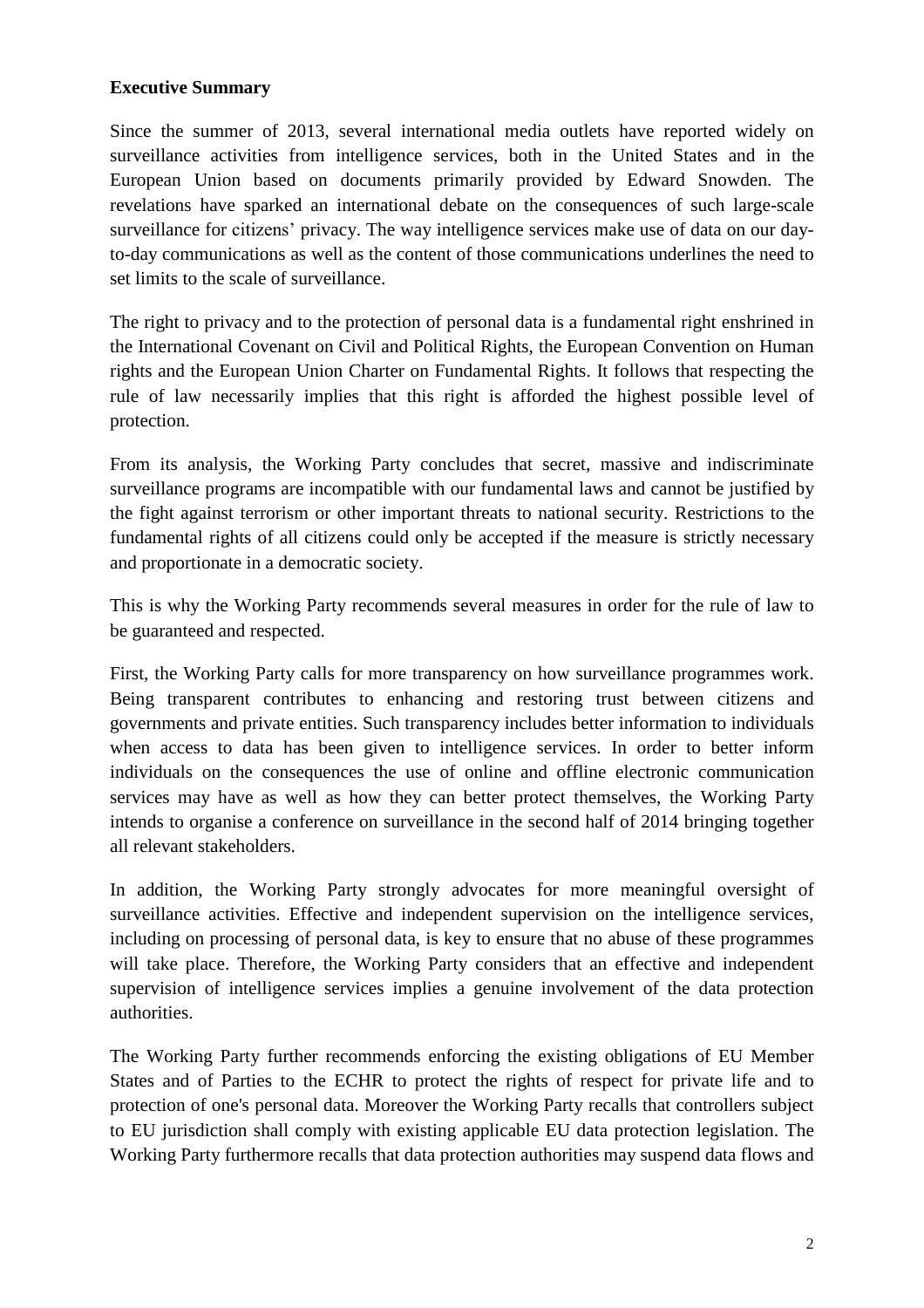should decide according to their national competence if sanctions are in order in a specific situation.

Neither Safe Harbor, nor Standard Contractual Clauses, nor BCRs could serve as a legal basis to justify the transfer of personal data to a third country authority for the purpose of massive and indiscriminate surveillance. In fact, the exceptions included in these instruments are limited in scope and should be interpreted restrictively. They should never be implemented to the detriment of the level of protection guaranteed by EU rules and instruments governing transfers.

The Working Party urges the EU institutions to finalise the negotiations on the data protection reform package. It welcomes in particular the proposal of the European Parliament for a new article 43a, providing for mandatory information to individuals when access to data has been given to a public authority in the last twelve months. Being transparent about these practices will greatly enhance trust.

Furthermore, the Working Party considers that the scope of the national security exemption should be clarified in order to give legal certainty regarding the scope of application of EU law. To date, no clear definition of the concept of national security has been adopted by the European legislator, nor is the case law of the European courts conclusive.

Finally, the Working Party recommends the quick start of negotiations on an international agreement to grant adequate data protection safeguards to individuals when intelligence activities are carried out. The Working Party also supports the development of a global instrument providing for enforceable, high level privacy and data protection principles.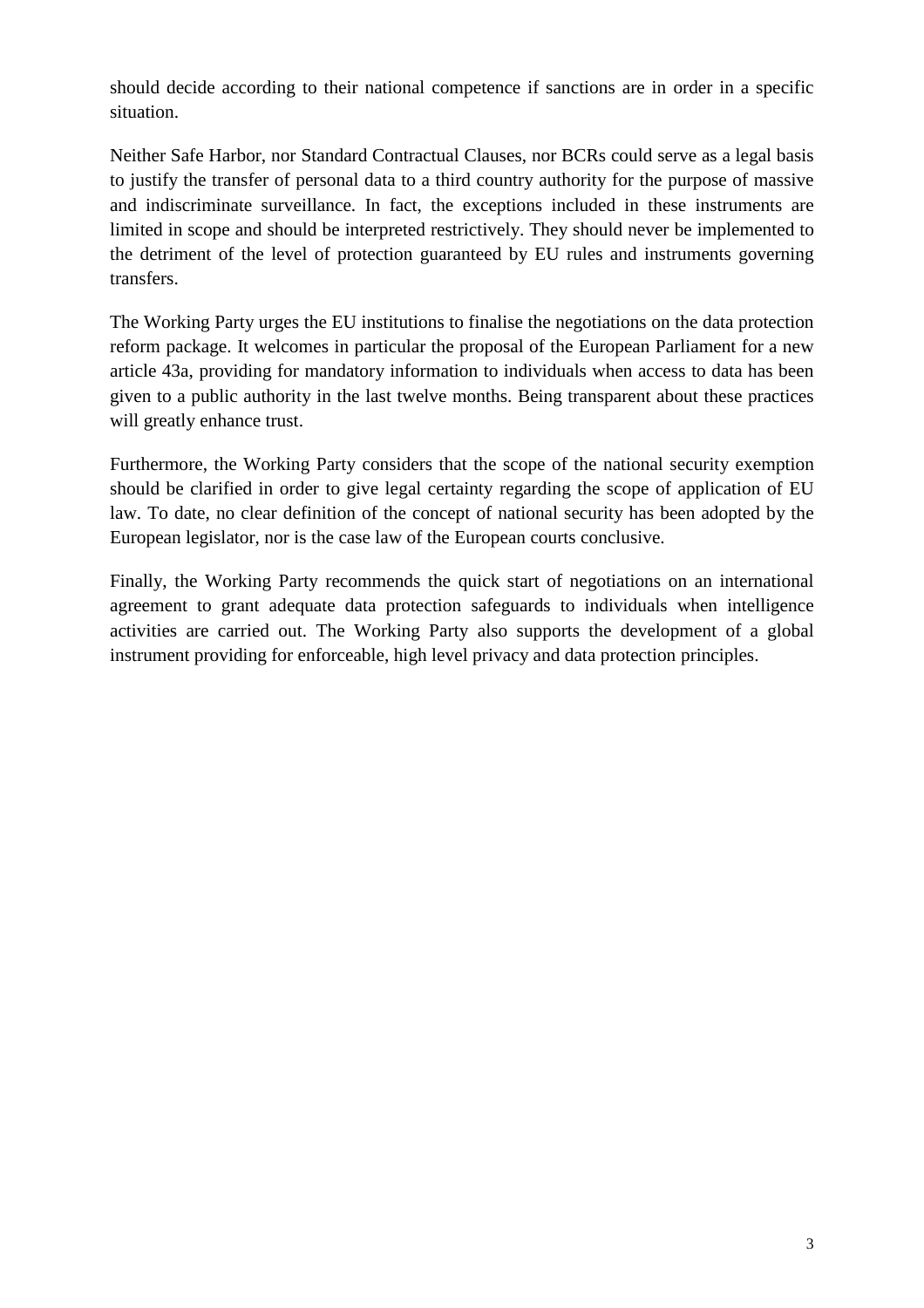## **THE WORKING PARTY ON THE PROTECTION OF INDIVIDUALS WITH**

## **REGARD TO THE PROCESSING OF PERSONAL DATA**

Set up by Directive 95/46/EC of the European Parliament and of the Council of

24 October 19951,

Having regard to Articles 29 and 30(1)(c) and (3) of that Directive,

Having regard to its Rules of Procedure and in particular to Articles 12 and 14 thereof,

#### HAS ADOPTED THE FOLLOWING OPINION:

#### **1. Introduction**

Since the summer of 2013, several international media outlets have reported widely on electronic surveillance activities from intelligence services, both in the United States (US), in the European Union (EU), and further across the globe, primarily based on documents provided by Edward Snowden. The revelations have sparked an international debate on the consequences of such large-scale electronic surveillance for citizens' privacy. Also, questions have been raised as to how far intelligence services should be legally allowed to go, both in collection and use of information on our daily lives. This opinion contain the results of the legal analyses of the data protection authorities in the EU, united in the Article 29 Working Party (the Working Party), of the implications of electronic surveillance programmes for the protection of the fundamental right to data protection and privacy.

The main task of data protection authorities is to protect the fundamental right to data protection for all individuals and ensure the relevant provisions in law are respected by data controllers. However, with regard to intelligence services, many data protection authorities have only limited or even no supervisory powers. For their supervision, including on the processing of personal data, other arrangements have been made by the Member States. The Working Party has therefore made an inventarisation of the various arrangements in the EU for supervision over the intelligence services, which is included in this opinion.

This Opinion does not address scenarios related to cable bound interception of personal data. At this stage, the Working Party has insufficient information available about this alleged situation to assess the applicable legal regime, even in a hypothetical manner.

## **2. Metadata**

To assess the scope of the possible infringement of data protection rules, it first needs to be clear what we are dealing with. Government officials refer oftentimes to the collection of metadata, implying this is less serious than the collection of content. That is not a correct assumption. Metadata are all data about a communication taking place, except for the content of the conversation. They may include the phone number or IP address of the person placing a call or sending an e-mail, time and location information, the subject, the addressee, etc. Its analysis may reveal sensitive data about persons, for example because certain information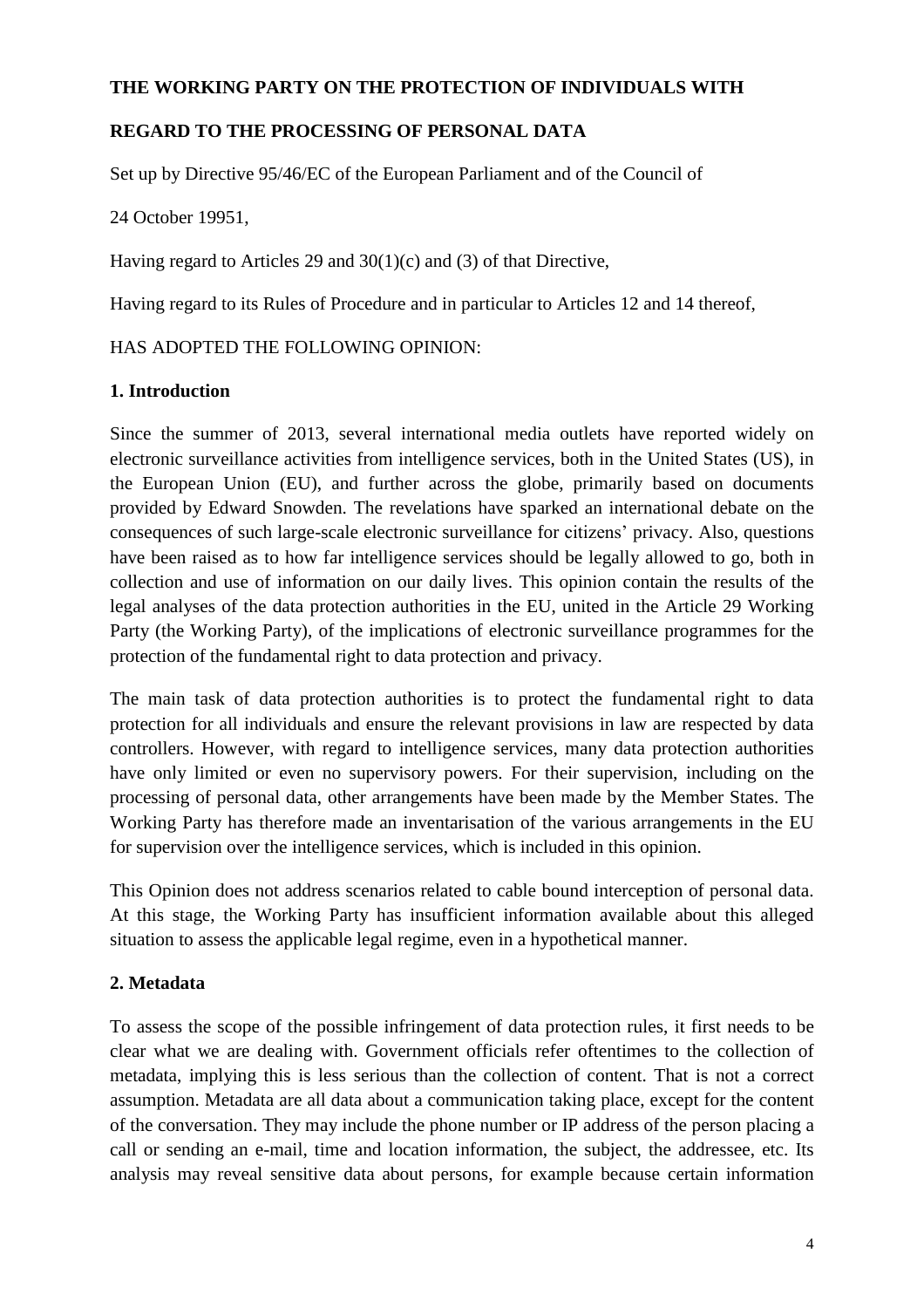numbers for medical or religious centres are dialed. As stated by the European Court of Human Rights already in the Malone case<sup>1</sup>, the processing of metadata, in this case 'metering', "is an integral element in the communications made by telephone. Consequently, release of that information to the police without the consent of the subscriber also amounts [...] to an interference with a right guaranteed by Article 8." The Court has maintained this position throughout the years.

It is also particularly important to note that metadata often yield information more easily than the actual contents of our communications do.<sup>2</sup> They are easy to aggregate and analyse because of their structured nature. Sophisticated computing tools permit the analysis of large datasets to identify embedded patterns and relationships, including personal details, habits and behaviours. This is not the case for the conversations, which can take place in any form or language. Sophisticated computing tools permit the analysis of large datasets to identify embedded patterns and relationships, including personal details, habits and behaviours.

According to Article 2(a) Directive 95/46/EC, personal data is "any information relating to an identified or identifiable natural person ('data subject'); an identifiable person is one who can be identified, directly or indirectly". A similar definition is given in article 2(a) of Council of Europe Convention 108 for the Protection of Individuals with regard to Automatic Processing of Personal Data. Therefore, unlike in other countries, in Europe metadata are personal data and should be protected.<sup>3</sup>

In the recent judgment in the data retention cases, the Court of Justice of the European Union confirmed that "[telecommunications] data, taken as a whole, may allow very precise conclusion to be drawn concerning the private lives of the persons whose data has been retained".<sup>4</sup> And finally in that judgment the Court found "that the obligation to retain for a certain period, data relating to a person's private life and to his communications, constitutes in itself an interference with the right guaranteed by Article 7 of the Charter. Furthermore, the access of the competent national authorities to the data constitutes a further interference with that fundamental right. […] The fact that data are retained and subsequently used without the subscriber or registered user being informed is likely to generate in the minds of the persons concerned the feeling that their private lives are the subject of constant surveillance"<sup>5</sup>

 $\overline{a}$ 

<sup>&</sup>lt;sup>1</sup> ECHR, Malone v. UK, 2 August 1984

<sup>&</sup>lt;sup>2</sup> ACLU v. Clapper, Case No. 13-3994 (WHP) – Written declaration of professor Edward W. Felten before the United States District Court for the Southern District of New York

 $3$  This is a long standing interpretation of data protection law. In its Opinion 4/2007 on the concept of personal data, the Working Party has already stated that also "in cases where prima facie the extent of the identifiers available does not allow anyone to single out a particular person, that person might still be 'identifiable' because that information combined with other pieces of information (whether the latter is retained by the data controller or not) will allow the individual to be distinguished from others".

<sup>4</sup> See ECJ, Joined Cases C-293/12 and C-594/12, 8 April 2014, §27

<sup>5</sup> See ECJ, Joined Cases C-293/12 and C-594/12, 8 April 2014, §34, 35 and 37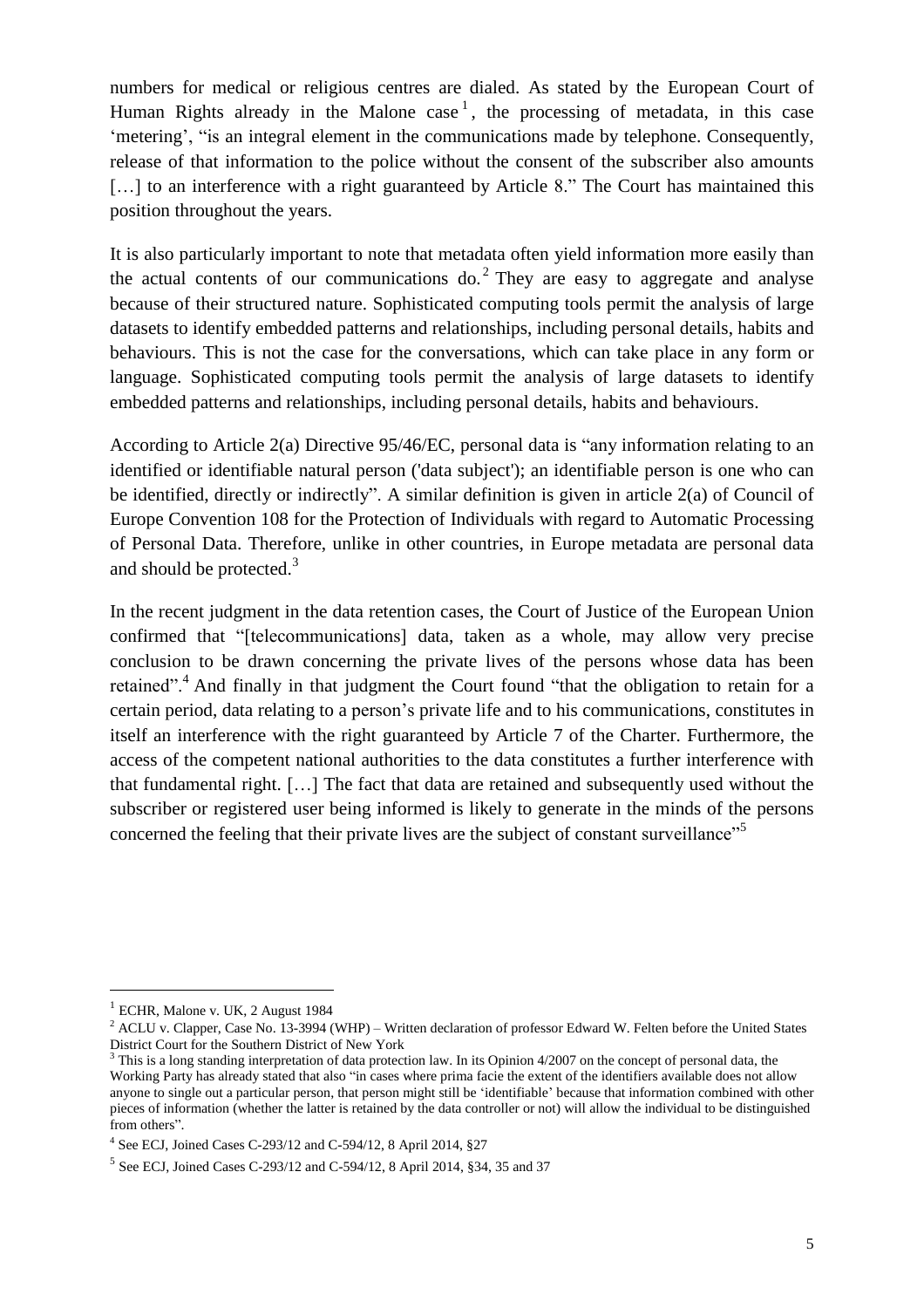## **3. Key points**

The Snowden revelations have been a hard wake-up call for many. Never before the existence of so many different surveillance programmes run by intelligence services and able to collect data about virtually everyone, had been disclosed. Some cases have emerged before, but now for the first time extensive evidence about their pervasiveness has been brought into the debate. The way intelligence services make use of data on our day-to-day communications as well as the content of those communications underlines the need to set limits on the scale of surveillance.

Even those who are careful about how they run their online lives can currently not protect themselves against mass surveillance programmes. And given the many legal, technical and practical challenges, also data protection authorities around the world cannot provide a satisfactory protection. Change is therefore in order.

In the following chapters the Article 29 Working Party analyses the mass data collection by intelligence services in the light of their surveillance programmes. From a legal perspective, a distinction needs to be made between surveillance programmes run by intelligence services of the Member States and those carried out by intelligence services of third countries making use of data of EU citizens.

Surveillance programmes run by the EU Member States will in general not be subject to EU law, following the national security exemption written into the European treaties, as well as – following this decision of the contracting Member States – several EU regulations and directives, including the EU data protection directive 95/46/EC. That does not mean however such programmes are only subject to national law. The analysis of the WP29 shows, that even though EU law in general and the data protection directive in particular do not apply, the data protection principles<sup>6</sup> following the European Convention on Human Rights and Council of Europe Convention 108 on the protection of personal data will for the most part still need to be respected by the intelligence services in order to lawfully perform their duties. These principles are oftentimes also included in the national constitutions of the Member States. Under no circumstance surveillance programmes based on the indiscriminate, blanket collection of personal data can meet the requirements of necessity and proportionality set out in these data protection principles. Limitations to fundamental rights have to be interpreted restrictively, following case law from the European Court of Human Rights  $(ECtHR)^7$  and the Court of Justice of the European Union  $(ECJ)^8$ . This includes the need for all intrusions to be necessary and proportionate in relation to the purpose to be achieved. Also, it should be kept in mind that there is no automatic presumption that the national security argument used by a national authority exists and is valid. This has to be demonstrated.

 $\overline{a}$ 

<sup>6</sup> The main data protection principles are: fair and lawful processing, purpose limitation, necessity and proportionality, accuracy, transparency, respect for the rights of individuals and adequate data security.

<sup>&</sup>lt;sup>7</sup> See ECtHR, Delcourt, 17 January 1970, and Klass, 6 September 1978

<sup>&</sup>lt;sup>8</sup> See ECJ, Joined Cases C-293/12 and C-594/12, 8 April 2014 where the Court has held that the retention of traffic data "without any differentiation, limitation or exception" constitutes "a wide-ranging and particularly serious interference with those fundamental rights in the legal order of the EU, without such an interference being precisely circumscribed by provisions to ensure that it is actually limited to what is strictly necessary" (§§57 jo. 65).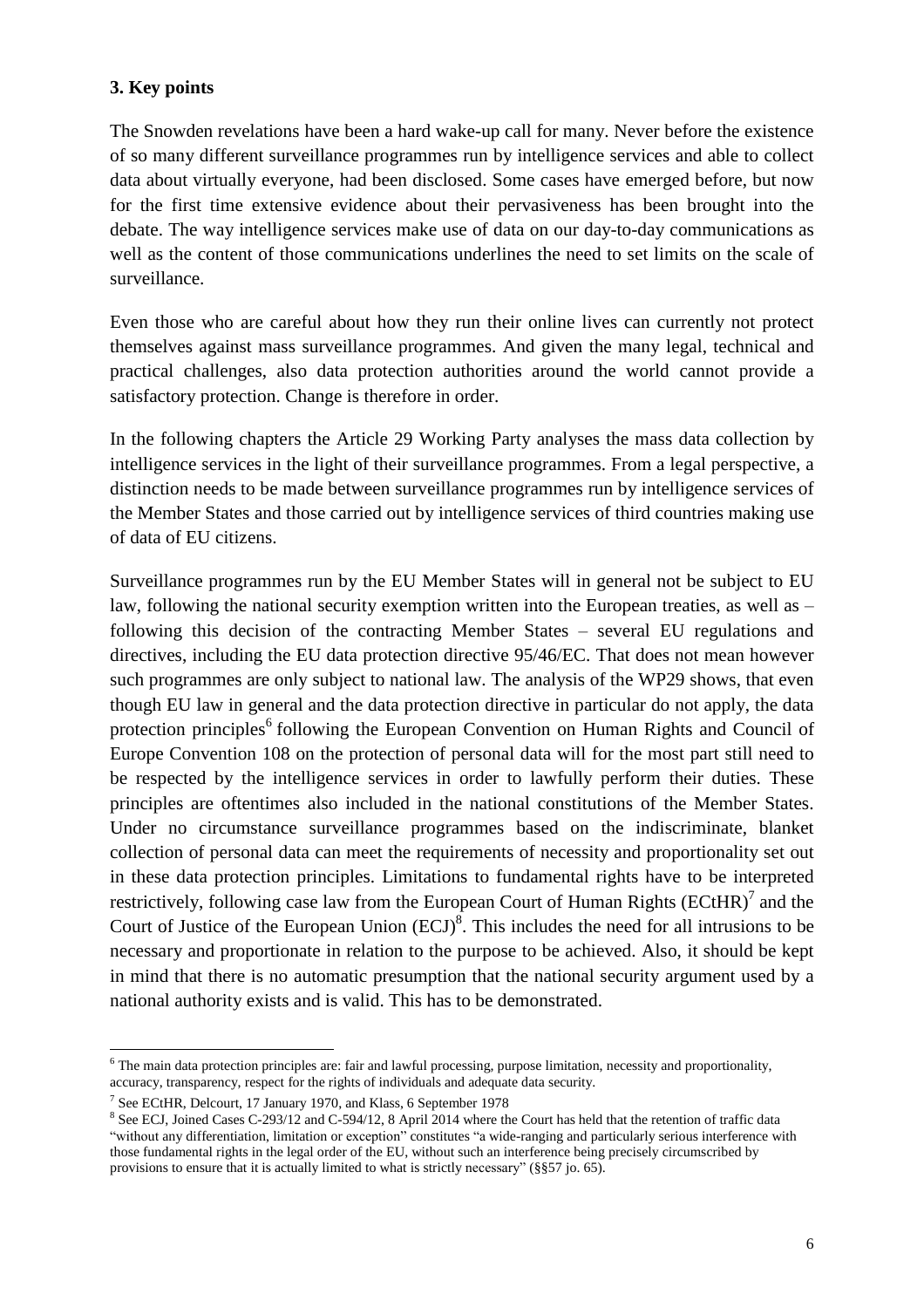The Working Party stresses it is the responsibility of the Member States´ governments to comply with all their national and international obligations, including the International Covenant on Civil and Political Rights Failing to do so not only infringes upon the fundamental rights of their citizens, but also damages the trust of society in the rule of law.

For surveillance programmes run by third countries, the situation is more complex. Where data is collected, either directly from a source within the EU or after a transfer to the said third country (or another third country for that matter), EU law may still be applicable to the disclosures made under the surveillance programmes. In fact, the national security exemption referred to above only applies to the national security of an EU Member State, and not to the national security of a third country. Of course, situations may occur where the national security interest of a third country coincides with that of a Member State and where joint surveillance operations may be warranted. Also here, the public authorities involved in the surveillance need to be able to demonstrate why and how the national security interests coincide and thus exclude the application of EU law.

All conditions for international transfers of personal data set out in directive 95/46/EC need to be respected: this means above all that the recipient ensures an adequate level of protection and that transfers need to be in line with the original purpose for which the data were collected. Transfers must also comply with the need to have the appropriate legal basis for a fair and lawful processing.

None of the instruments available that can be used as an alternative basis to transfer personal data to countries that have not been found adequate (Safe Harbor, Standard Contractual Clauses and BCRs) allow for third country public authorities for the purpose of indiscriminate, massive surveillance to gain access to personal data transferred on the basis of these instruments. In fact, the exceptions included in these instruments are limited in scope and should be interpreted restrictively (i.e. to be used in specific cases and for specific investigations). Since the adequacy instruments are primarily intended to offer protection to personal data originating in the EU, they should never be implemented to the detriment of the level of protection guaranteed by EU rules and instruments governing transfers. The Working Party furthermore stresses that under the data protection directive the current assessment of the level of data protection in third countries in general does not cover the processing of data for law enforcement or surveillance purposes.

Also companies need to be aware that they may be acting in breach of European law if intelligence services of third countries gain access to the data of European citizens stored on their servers or comply with an order to hand over personal data on a large scale. In that regard, companies may find themselves in a difficult position in deciding whether they comply with the order to supply personal data on a large scale or not: in either case they are likely to be in breach of European or third country law. Enforcement action against these companies in particular should not be excluded in situations where data controllers have willingly and knowingly cooperated with intelligence services to give them access to their data. Companies do need to be as transparent as possible and ensure that data subjects are aware that once their personal data are transferred to non-adequate third countries on the basis of the instruments available for such transfers, they might be subject to surveillance or access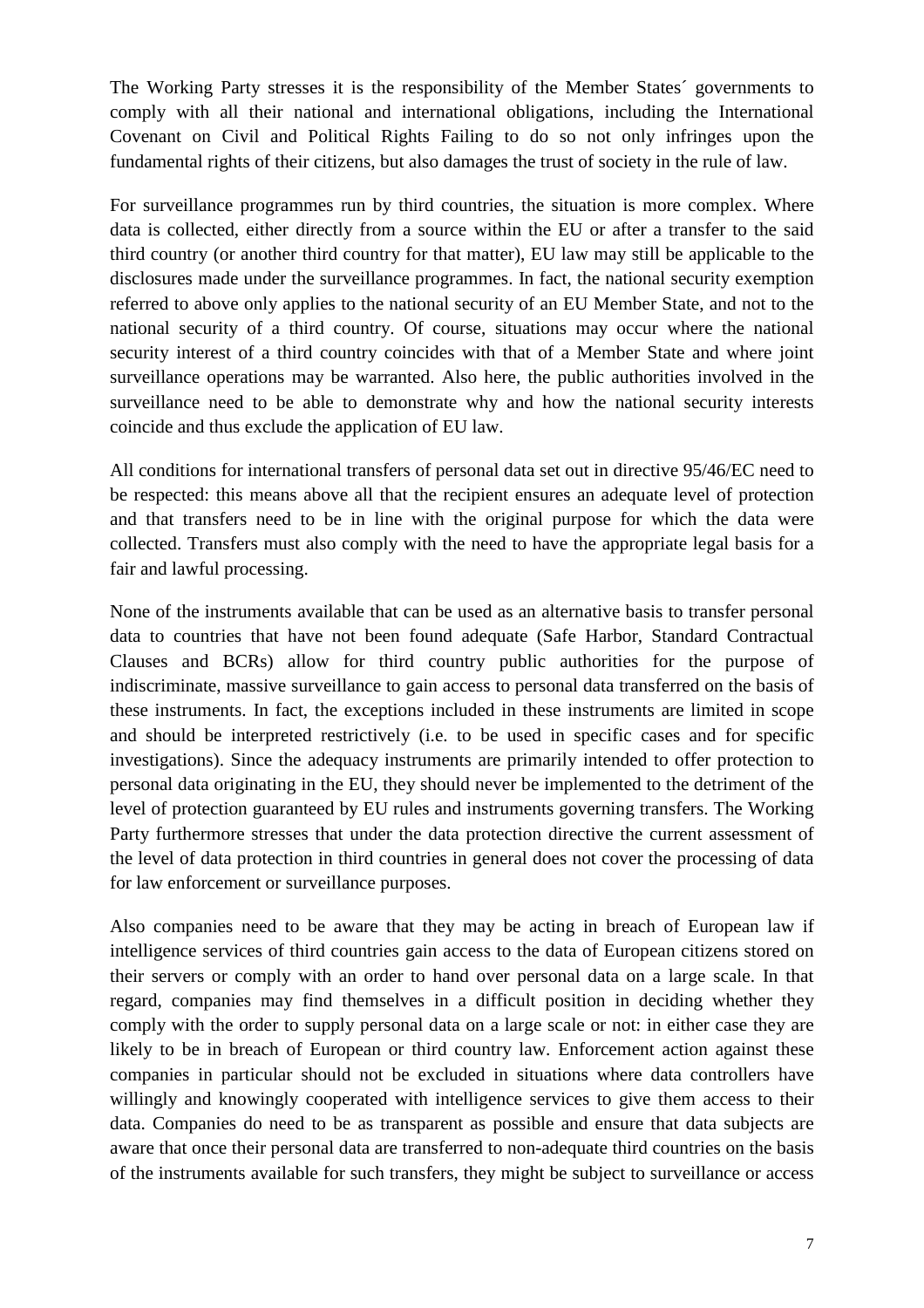rights by third country public authorities, as far as such exceptions are provided for by the instruments mentioned above. The main focus is however to find an effective solution at the political level. An international agreement providing safeguards could ensure that intelligence services respect fundamental rights.

In order to ensure that intelligence services indeed do respect the limits imposed on surveillance programmes, meaningful oversight mechanisms need to be implemented in the laws of all Member States. This should include fully independent checks on data processing operations by an independent body as well as effective enforcement powers. Next to effective and robust parliamentary scrutiny, this could be done by a data protection authority or another suitable independent body, depending on the oversight arrangements adopted by the Member State. If the oversight were to be carried out by another body, the Working Party encourages regular contacts between this body and the national data protection authority to ensure a coherent and consistent application of the data protection principles.

It should be stressed that oversight mechanisms do not only need to exist on paper, but also have to be applied consistently. The Snowden revelations have shown that even though on paper many checks and balances are in place, including judicial review of intended data collection schemes, the effectiveness of the way the safeguards have been implemented remains doubtful. If safeguards against unwarranted access are not applicable to all surveillance programmes nor apply to all individuals, they do not add up to what the Working Party would consider to be meaningful oversight.

## **4. Supervision of intelligence services**

 $\overline{a}$ 

While other entities have conducted expert analysis over the past year of the oversight arrangements for the security and intelligence services of third countries, fewer expert analyses have emerged about the national intelligence services in each EU Member State. To get a clearer picture of the various arrangements in Europe for supervision over the national intelligence services, the Working Party has issued a questionnaire to all data protection authorities (including two non-EU observers), to find out about their national supervision practice in this regard.<sup>9</sup>

There are two issues worthy of analysis in particular:

- 1. The existence of comprehensive oversight in the legal framework for national security and intelligence services;
- 2. The role (or absence of role) of the national data protection supervisory authority in that framework.

The Working Party herewith also responds to the request of Vice President Reding of the European Commission to analyse what the role of data protection authorities could be.<sup>10</sup>

 $9$  The answers to the questionnaire were provided by 27 EU national data protection authorities, the sub-national data protection authority of Saxony (Germany) and the non-EU data protection authorities from Switzerland and Serbia.

 $10$  Letter from Vice President Reding to the Chair of the Article 29 Working Party, 30 August 2013.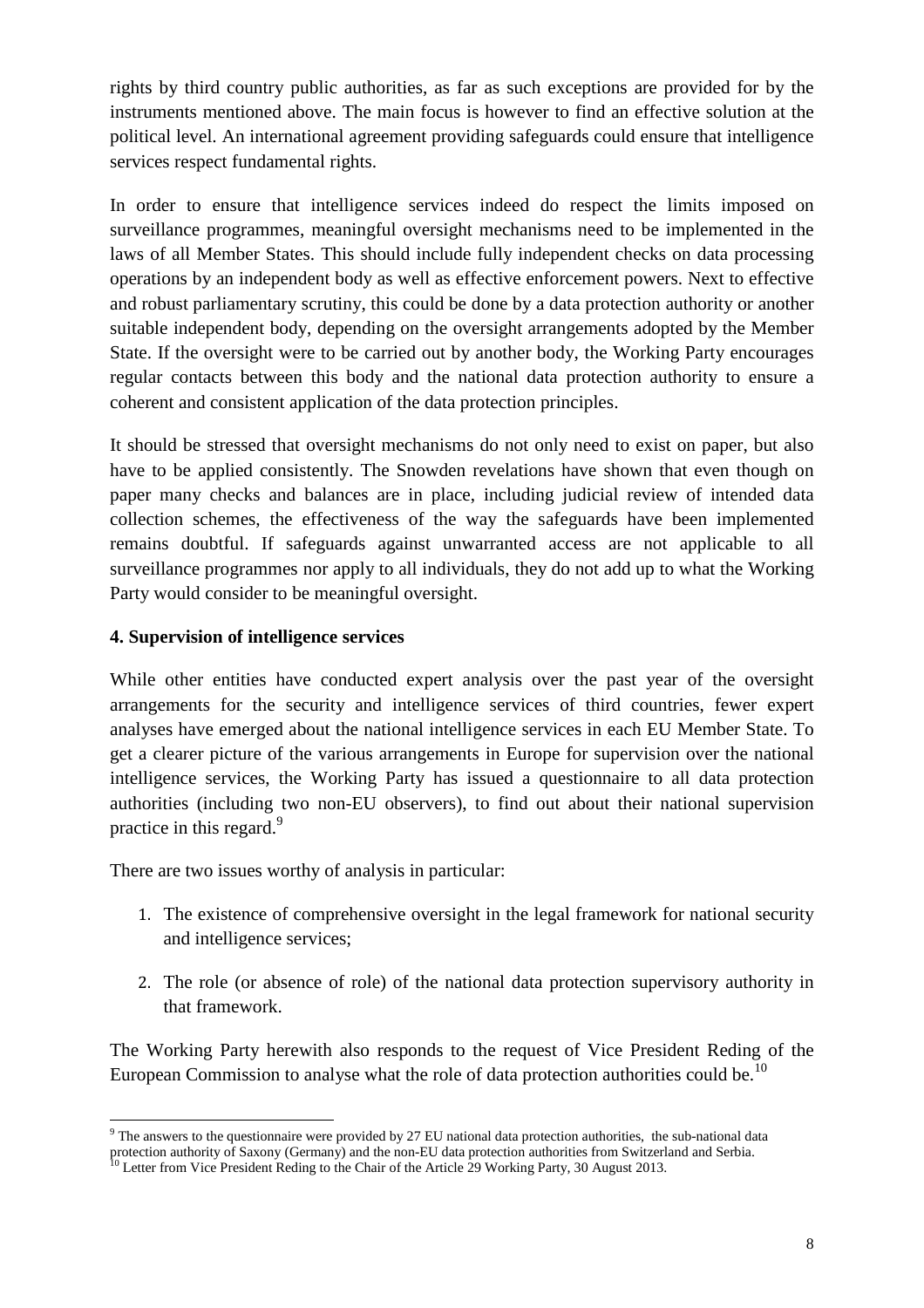#### *4.1. Overview of the applicable national oversight mechanisms*

The surveillance activities discussed in this Opinion and the appended Working Document are mainly carried out by the intelligence services in the light of their task to protect national security. A wide diversity of oversight models exists, depending on the national legal traditions and structures dedicated to national security arrangements. In 26 of 27 Member States that provided information in response to the questionnaire $11$ , intelligence services exist and operate on the basis of laws specifying their competences, structure, and responsibilities. In one Member State there are no intelligence services and the security function of the State is carried out by a national police force.<sup>12</sup>

Most respondents report the existence of between one and three security and intelligence authorities at national level. In general there is a division of tasks between internal national security threats and external (foreign) national security threats, which leads as well to different responsibilities, civilian (Ministry of Interior or Justice) and military (Ministry of Defence). In three States, the different structures are integrated so as to form a system of protection that directly reports to the Head of the Government (eg Prime Minister).

The processing of personal data is based on a law at Member State's level and the supervision is based either in the general data protection law (further referred to as 'GDPL') or one or more special laws regulating the processing of personal data by one or more intelligence services.

## *4.2. The role of the national data protection supervisory authority*

It becomes clear from assessing the relevant national legislation that the GDPL in many countries does not apply to the activities of intelligence services and the data protection authority has a limited or in some cases non-existent supervisory role. Often, a specific data protection regime is provided for in law, but it does not necessarily include dedicated oversight from the data protection authority.

In the two other non-EU countries who kindly contributed to the questionnaire<sup>13</sup> processing of personal data by the intelligence services is regulated by the GDPL. They are subject to oversight by the national data protection authority based on provisions of the GDPL.

The GDPL, when applicable, generally provides for a number of exemptions (derogations to one or more principles) for the processing of personal data by intelligence services. These exemptions routinely refer to the basic duties of data controllers and the data subject rights.<sup>14</sup> The limitations may concern restriction to the right to be informed and the right of access by the data subject, which is in general to be exercised through the data protection authority.

 $\overline{a}$ <sup>11</sup> Austria, Belgium, Bulgaria, Cyprus, Czech Republic, Denmark, Estonia, Finland, France, Germany, Greece, Hungary, Italy, Latvia, Lithuania, Luxembourg, Malta, Netherlands, Poland, Portugal, Romania, Slovakia, Slovenia, Spain, Sweden, United Kingdom.

<sup>&</sup>lt;sup>12</sup> Ireland.

 $13$  Serbia (one civil service, two military services), Switzerland (one civilian, one military)

<sup>&</sup>lt;sup>14</sup> E.g. Belgium, Bulgaria, Cyprus, Germany, Hungary, Greece. For some Member States information on exemptions could not be established.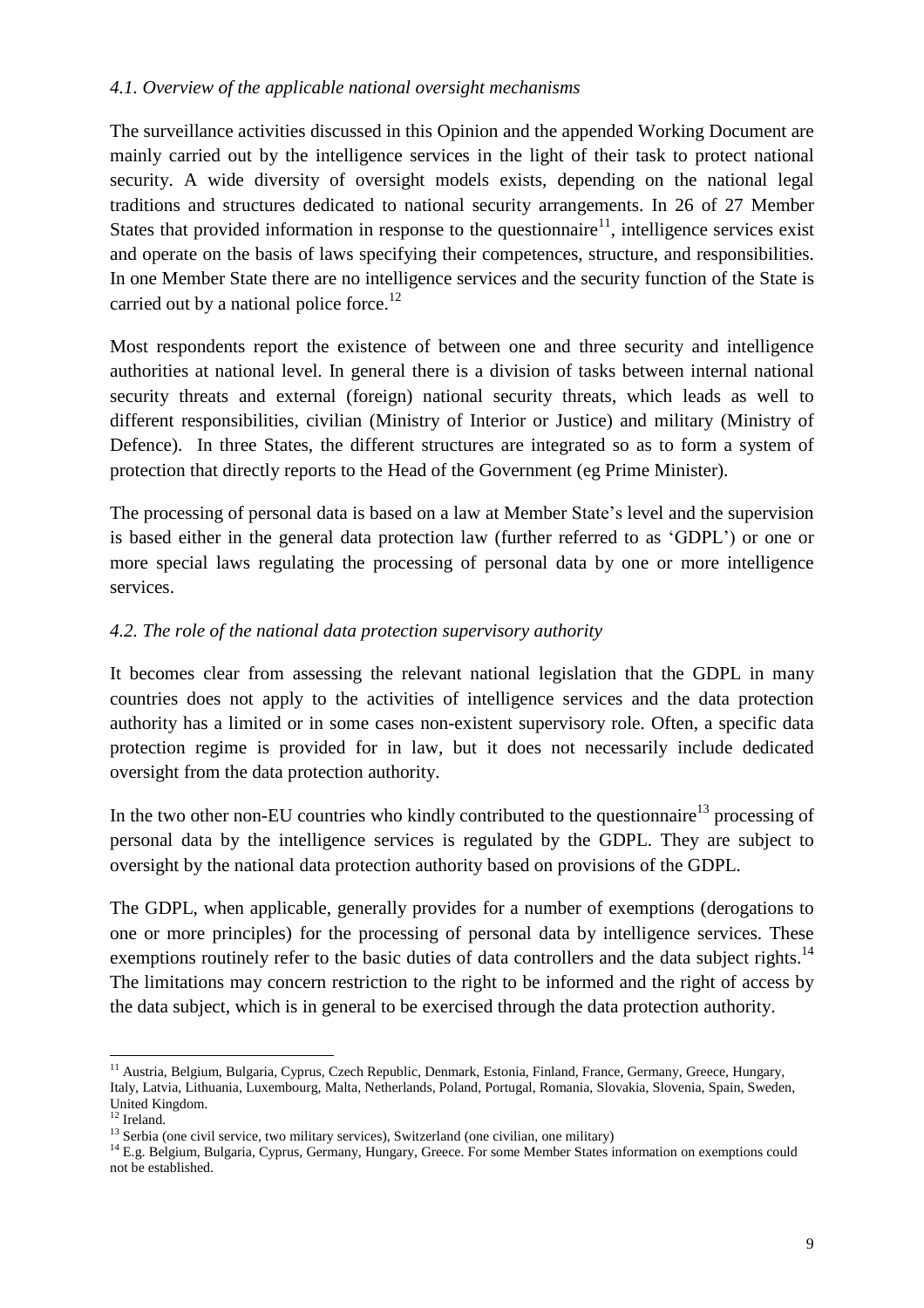As to supervision of the data processing, in four Member States only it seems that the national general data protections laws (or law establishing general data protection supervisory bodies) provide for in principle the same supervisory powers over the intelligence services as over any other data controller. <sup>15</sup> In thirteen Member States the data protection authority supervision competence includes the national security and intelligence services within scope, but in some cases special rules or procedures apply to the supervision of intelligence or intelligence services, including the possibility to impose sanctions.<sup>16</sup> In nine Member States the data protection authority has no supervisory powers over the intelligence services acting as data controllers.<sup>17</sup>

Only in Sweden and Slovenia is full supervision by the data protection authority over compliance with the applicable data protection obligations in place. Where some other national data protection authorities have powers over the intelligence services, they check compliance with the applicable GDPL and deal with complaints and the exercise of the right of access by the individual concerned. They also have the power to investigate cases either on their own initiative or at the request of a third party and make in situ inspections. Some limitations to these powers may be in place in certain Member States, for example imposing compliance with special security rules when investigation cases to take account of State secrecy requirements.

## *4.3. The role of other independent oversight mechanisms*

Twenty Member States declared that the law provides for parliamentary oversight and/or control over the activities of intelligence services alongside the competences of the data protection authorities for the data processing<sup>18</sup>, and specific internal systems of scrutiny.<sup>19</sup> However, different understandings of parliamentary control seem to be in place in the Member States, few of which may be considered to entail having an actual body responsible for the oversight of data protection (including assessing a data subject's rights and compliance with the provisions of both GDPL and specific legislation).<sup>20</sup>

Existing oversight schemes are extremely diverse, comprising as follows:

- A parliamentary committee which may have the broad task of supervising intelligence and security authorities in general, or a particular intelligence services.
- The parliamentary oversight and / or control is in place alongside other (non-data protection authority) independent supervisory bodies. Existing formats of parliamentary control take the form of a parliamentary ombudsman, parliamentary delegation or a parliamentary commission.

 $\overline{a}$ <sup>15</sup> Bulgaria, Hungary, Slovenia, Sweden.

<sup>16</sup> Austria, Belgium, Cyprus, Estonia, Finland, France, Germany, Ireland, Italy, Latvia, Luxembourg, Poland, Sweden.

<sup>&</sup>lt;sup>17</sup> Czech Republic, Denmark, Malta, Netherlands, Portugal, Romania, Slovakia, Spain, United Kingdom

<sup>&</sup>lt;sup>18</sup> For example, in Finland the Parliamentary Ombudsman is responsible alongside the data protection authority; but his competencies are based on the dedicated law for the security and intelligence services.

<sup>&</sup>lt;sup>19</sup> The twenty Member States referred to: Austria, Bulgaria, Cyprus, Czech Republic, Estonia, Finland, France, Germany, Greece, Hungary, Italy, Latvia, Luxembourg, Poland, Portugal, Romania, Slovakia, Slovenia, Spain, United Kingdom.

 $20$  The opinion does not analyse information on managerial (ministerial) and general political control provided by several contributing states.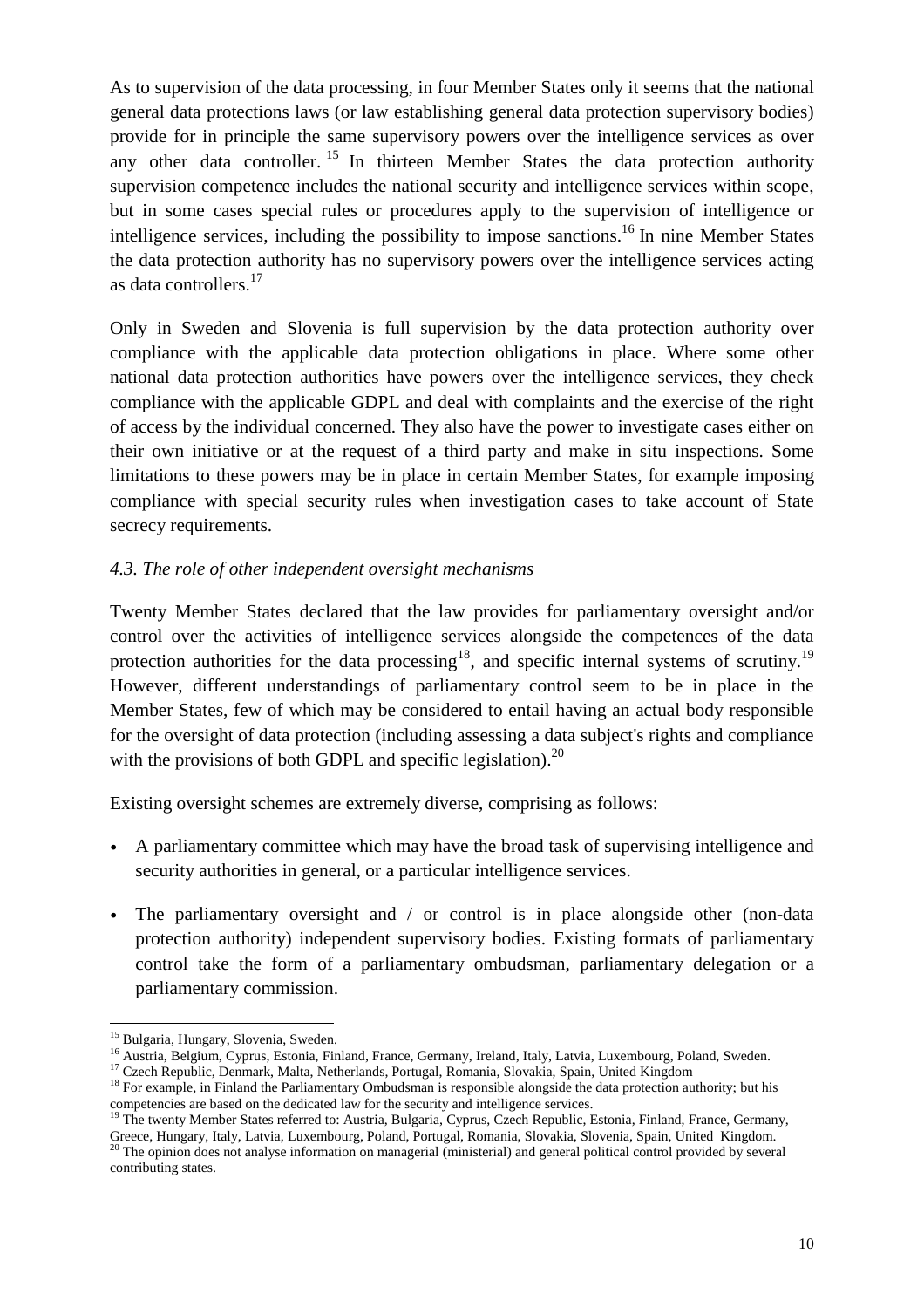- A parliamentary committee is the only supervisory authority outside the executive power structure. The tasks of the parliament here are formulated either in rather a general way, or so that access to open cases is not provided for.
- The oversight is vested in a special authority exclusively. However, the competence can be created by the data protection legislation but there is also a reported incidence of this authority being regulated by soft-law until recently.
- Specialised judicial control is in place alongside the general parliamentary oversight.
- A mixed executive and parliamentary control is in place alongside the general data protection authority, where the chair of the dedicated Commission is a judge and other members are from different political parties in Parliament past and present. Procedures exist for consultation with the data protection authority.
- Inspiration for improving elements of oversight can also be gained from those systems, where a special body was created specially dedicated to data protection oversight of the intelligence services: the Data Supervising Commission, composed of three public prosecutors, nominated by the General Public Prosecutor which supervises the intelligence services alongside with the parliamentary Supervising Council.
- While cases can be brought to the data protection authority to test whether national security is involved, once this involvement is established it must refer the case to two independent Commissioners with independent judicial oversight of national intelligence services and the role of the Secretary of State in granting warrants for conducting covert surveillance. Supporting these is a dedicated Tribunal for data subject redress.
- Dedicated law provides for the co-operation between the special oversight body and the general data protection authority: an independent Legal Protection Commissioner must give authorisation if the intelligence or intelligence services wish to conduct certain operations (e.g. undercover investigations, video surveillance of specific persons). The Legal Protection Commission is further obliged to lodge a complaint with the data protection authority if he is of the opinion that rights under the GDPL have been infringed.

The data protection authority has the power to supervise intelligence services with some limitations, but a special parliamentary body is responsible for oversight on the interception of communication and dealing with complaints. Members of the respective committee are appointed by the Parliamentary Control Committee. The chairperson must have the qualification to hold judicial office.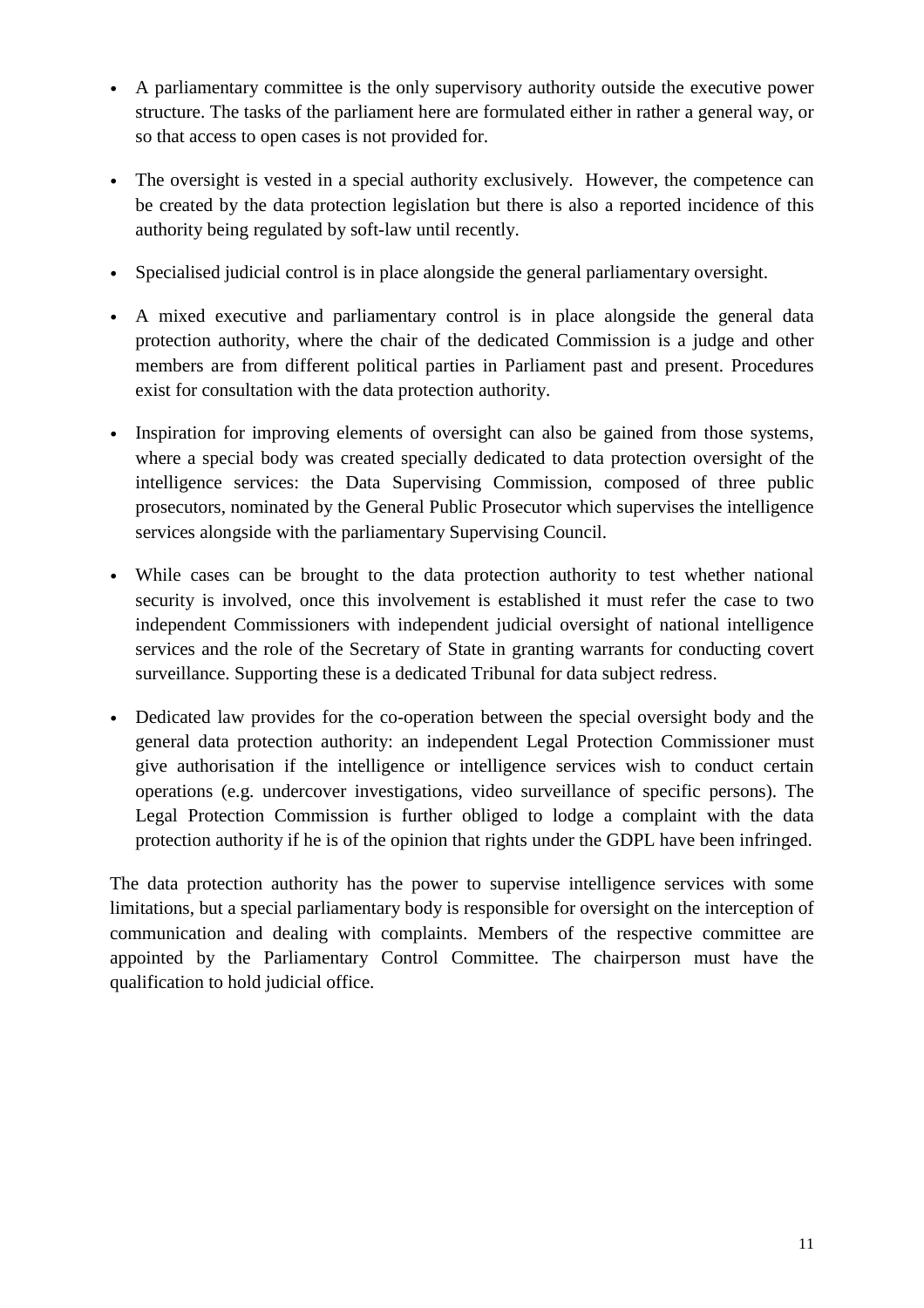## **5. Recommendations**

## A. More transparency

## *1. More transparency is needed on how the programmes work and what the supervisors do and decide*

The Working Party considers it important that Member States are transparent to the greatest extent possible about their involvement in intelligence data collection and sharing programmes, preferably in public, but if necessary at least with their national parliaments and the competent supervisory authorities. Data protection authorities are recommended to share their expertise at national level in order to restore the balance between national security interests and the fundamental right of respect for the private life of individuals.

Some form of general reporting on surveillance activities should be in place, also in line with the transparency obligation that lies on Member States following the ECtHR.<sup>21</sup> Every interference with fundamental rights has to be foreseeable and therefore these programmes have to be based in clear, specific and accessible legislation. The national data protection authorities are invited to bring this position to the attention of their respective governments.

## *2. More transparency by data controllers*

Companies do need to be as transparent as possible and ensure that data subjects are aware that once their personal data are transferred to non-adequate third countries on the basis of the instruments available for such transfers, they might be subject to surveillance or access rights by third country public authorities, as far as such exceptions are provided for by these instruments. The Working Party is aware that controllers might be ordered to refrain from informing the data subject of the order it has received from a public authority. It welcomes recent efforts to provide the data subject with better and more information about the requests it receives and encourages the companies to continue to improve the information policies.

#### *3. Maximising public awareness*

 $\overline{a}$ 

Data subjects need to be aware of the consequences the use of online and offline electronic communication services may have as well as how they can better protect themselves. This is a shared responsibility of data protection authorities, other public authorities, companies as well as civil society. To this end, the Working Party intends to organise a conference in the second half of 2014 bringing together all stakeholders to discuss a possible approach.

<sup>21</sup> Also see European Court of Human Rights, Case no. 48135/06 – *Youth Initiative for Human Rights v Serbia* (25 June 2013)*,* p.6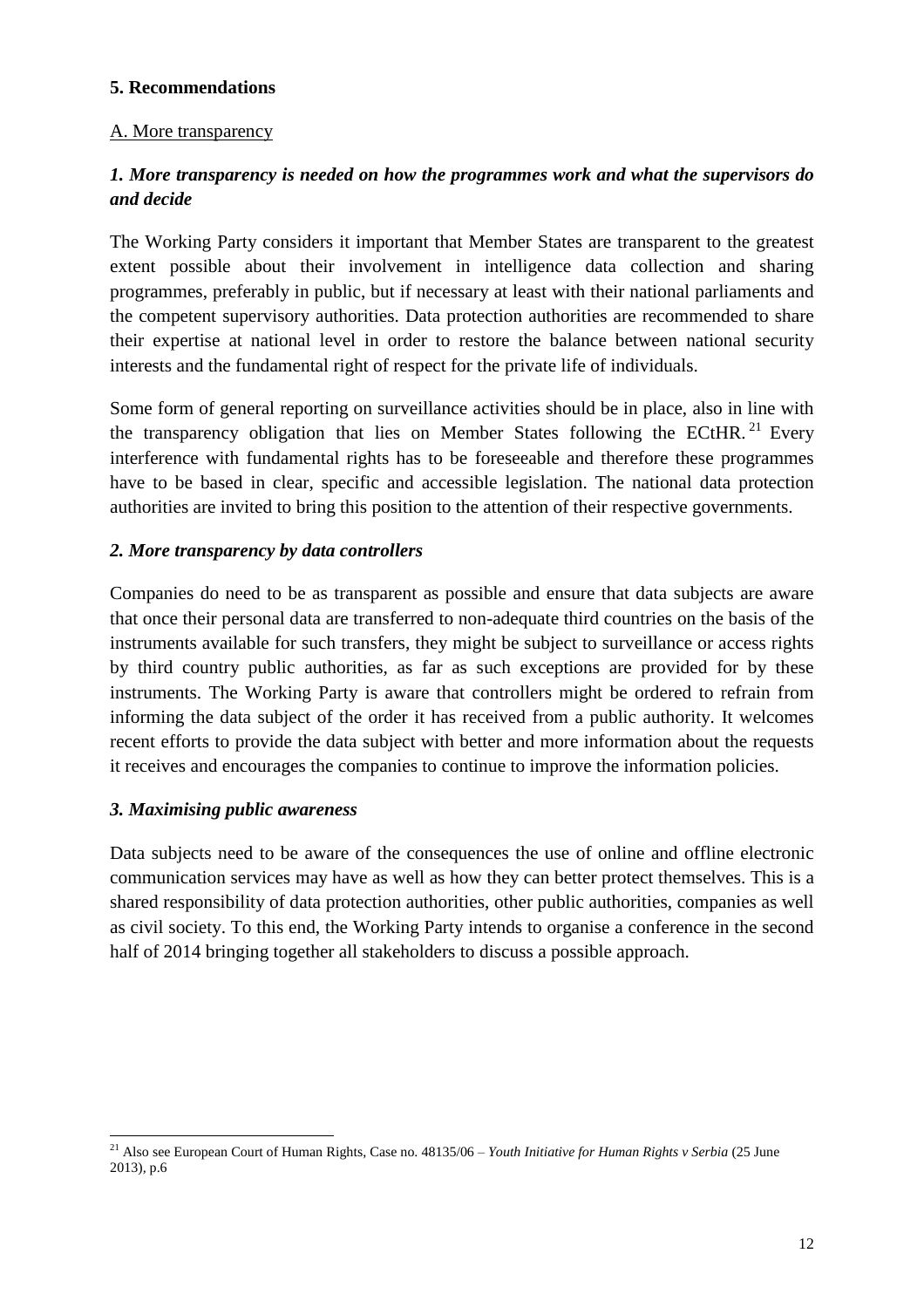### B. More meaningful oversight

## *1. Maintain a coherent legal system for the intelligence services, including rules on data protection*

The Snowden revelations have made clear the intelligence services in the European Union Member States process large amounts of personal data on a daily basis. These data are also shared with other services in- and outside the EU. The Working Party considers it is important that the Member States have a coherent legal framework for the intelligence services including rules on data processing in compliance with the data protection principles as laid down in European and international law. The rights of the data subject need to be guaranteed to the maximal possible extent, while preserving the public interest at stake.

The Working Party furthermore recommends the national legal framework to contain clear rules on the cooperation and exchange of personal data with law enforcement authorities for preventing, combating and prosecuting crimes, including on the transfer of such data to authorities in other EU Member States and in third countries.

## *2. Ensure effective oversight on the intelligence services*

In the national legal framework on the intelligence services, specific attention should be paid to the oversight mechanisms in place. Appropriate, independent and effective oversight is of the highest importance in a democratic society. The Working Party therefore considers the following good practices from the various oversight mechanisms currently in place in the Member States should be part of the oversight mechanisms in all Member States. The national data protection authorities are urged to bring these elements into the national debate on intelligence services oversight:

- Strong internal checks for compliance with the national legal framework in order to ensure accountability and transparency;
- Effective parliamentary scrutiny in line with national parliamentary traditions. National data protection authorities should encourage parliaments already having supervisory powers over the intelligence services to actively carry out these tasks;
- Effective, robust and independent external oversight, performed either by a dedicated body with the involvement of the data protection authorities or by the data protection authority itself, having power to access data and other relevant documentation on a regular basis and on its own initiative (ex officio), as well as an obligation to inspect following complaints. Prior approval of the intelligence services to be supervised must not be required;

## C. Effective application of current law

## *1. Enforce the existing obligations of EU Member States and of Contracting Parties to the ECHR to protect the rights of respect for private life and data protection*

All Member States are Parties to the European Convention of Human Rights. Thus, they have to comply with the conditions Article 7 and 8 ECHR set for their own surveillance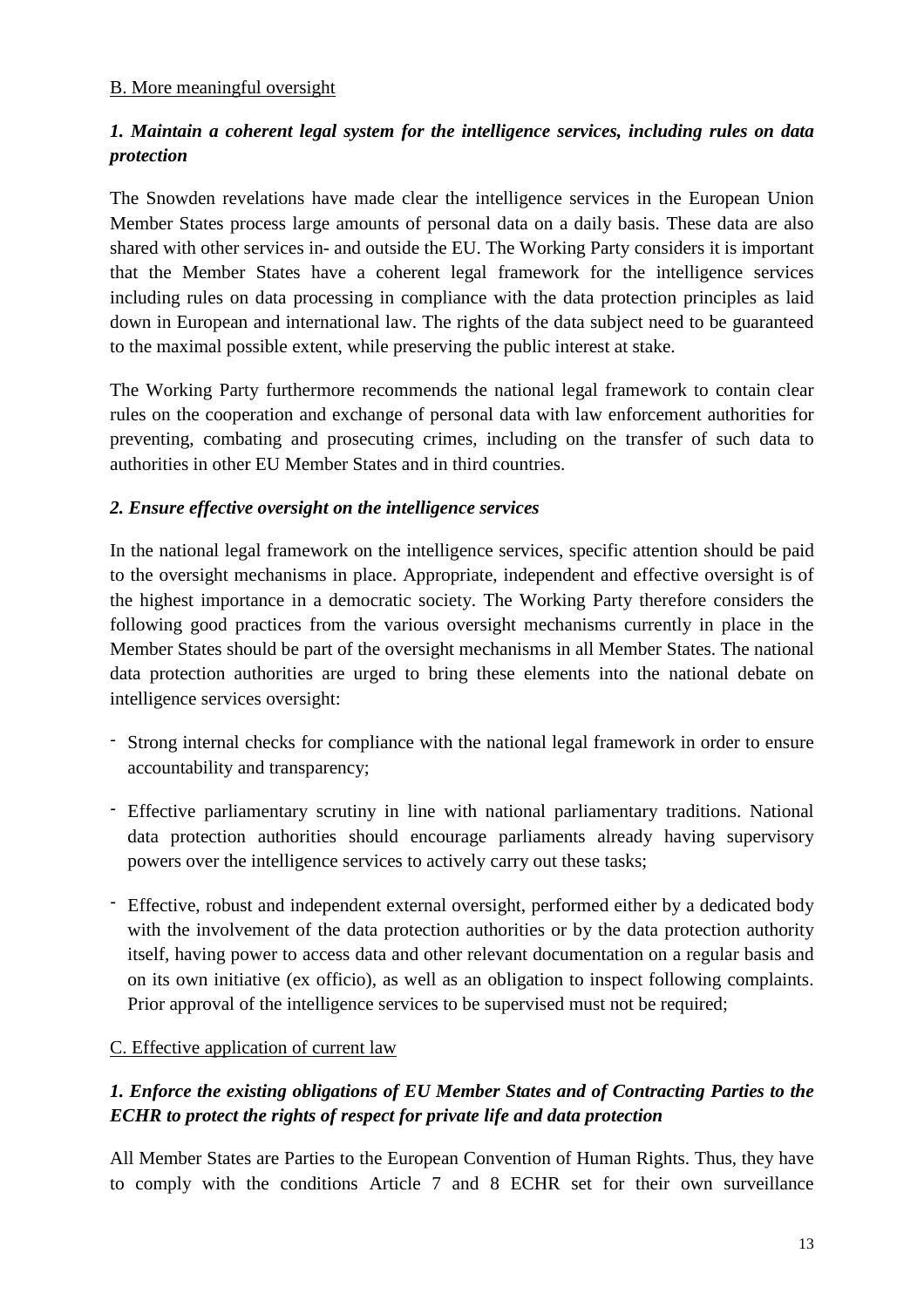programmes. Their obligations do not end there. Article 1 ECHR also obliges the Parties to secure everyone within their jurisdiction the rights and freedoms provided in the Convention. In both scenarios, EU Member States, as well as any Party to the ECHR, can be brought before the ECtHR for a violation of European legal subjects' right to respect for private life.

## *2. Controllers subject to EU jurisdiction shall comply with applicable EU data protection legislation*

Data controllers established in the EU or making use of equipment in a Member State must respect their obligations under EU law, even where the law of other countries where they operate contradicts EU law. In this regard, data protection authorities cannot ignore the fact that data transfers can occur in contravention of EU law. The Working Party therefore recalls that data protection authorities may suspend, according to the terms set by EU and national data protection provisions, data flows foreseen in the transfer instruments where there is a substantial likelihood that the data protection principles are being violated and that continuing transfers would create an imminent risk of grave harm to the data subject. National data protection authorities should decide according to their national competence if sanctions are in order in a specific situation.

## D. Improve the protection on European level

## *1. Adoption of the data protection reform package*

In order to offer strong data protection in Europe, the finalisation of the negotiations on the data protection reform package is of the utmost importance. Not only does the new General Data Protection Regulation and the Police and Justice Data Protection Directive aim for better data protection for individuals. Also, they are designed to clarify their scope of application and give more enforcement powers to data protection authorities. Especially the option to impose (financial) penalties – as a final resort – should ensure more leverage towards data controllers. The Working Party welcomes the proposal of the European Parliament to provide for mandatory information to individuals when access to data has been given to a public authority in the last twelve months. Being transparent about these practices will greatly enhance trust. The Working Party therefore urges the Council and the European Parliament to stick to their agreed timetable<sup>22</sup> and ensure both instruments can be adopted in the course of 2014.

## *2. Clarify the scope of the national security exemption*

There is currently no common understanding of what is meant by national security. No clear definition has been adopted by the European legislator, nor is the case law of the European courts conclusive. However, the exemption must not be extended to the processing of personal data for purposes for which they cannot legally be used.

Another part of the question that needs to be answered is to what extent an exemption focused on national security continues to reflect reality, now it appears the work of the intelligence

 $\overline{a}$  $22$  http://euobserver.com/justice/122853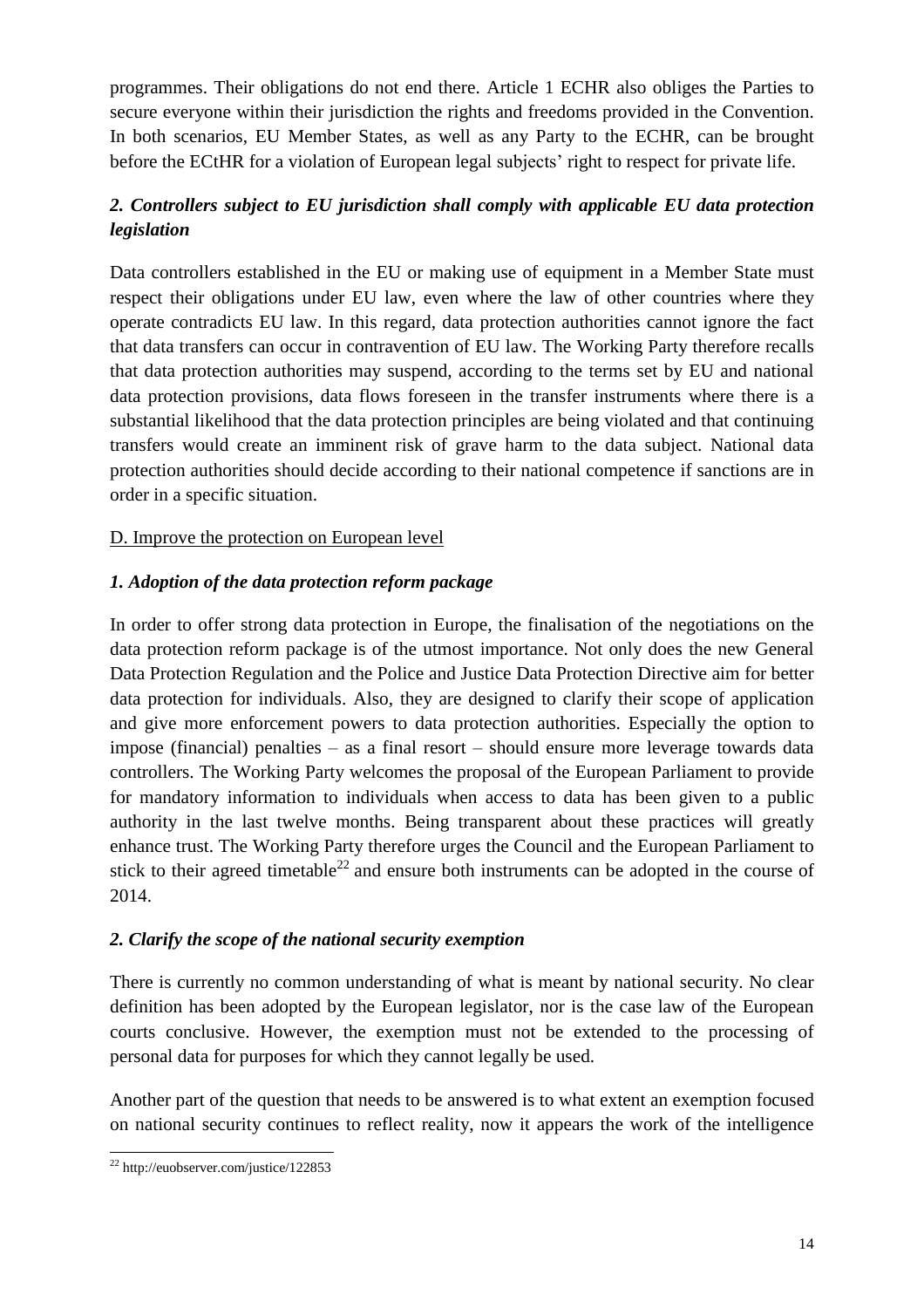services is more than ever before intertwined with the work of law enforcement authorities and pursues several different purposes. Data is shared on a continuous and global basis, leaving aside the question which nation's security is to benefit from the analysis of these data. The Working Party therefore calls upon the Council, the Commission and the Parliament to come to an agreement in order to define the principle of national security and be conclusive as to what should be regarded as the exclusive domain of the Member States. When defining the principle of national security, due account shall be given to the reflections of the Working Party, including the ones made in this Opinion. The EU institutions are also urged to clarify in the data protection reform package that the protection of the national security of third countries alone cannot exclude the applicability of EU law.

## E. International protection for EU residents

#### *1. Insist on adequate safeguards for intelligence data sharing*

Third countries´ public authorities in general, and intelligence services in particular, must not have direct access to private sector data processed in the EU. If they require access to such data in a specific case based on a reasonable suspicion, where applicable they need to make a request under international agreements, providing adequate data protection safeguards. As far as the sharing of intelligence information is concerned, Member States have to ensure that the national laws provide for a specific legal basis for such transfers as well as adequate safeguards for the protection of personal data. In the view of the Working Party, secret cooperation agreements between Member States and/or third countries do not meet the standard of the ECtHR for a clear and accessible legal basis.

## *2. Negotiate international agreements to grant adequate data protection safeguards*

The idea of a so-called Umbrella agreement, currently negotiated between the US and the EU, is a step into a right direction. However, such an agreement is likely to have two shortcomings: it will exempt cases concerning national security, at least from an EU perspective, since it is negotiated as an agreement based on EU law only. Its structure suggests that it would only apply to data transferred between public authorities in the US and the EU, not to data collected by private entities. This is also what becomes clear from the report of the EU-US High Level Contact Group (HLCG) on information sharing and privacy and personal data protection<sup>23</sup>, which forms the basis for the negotiations on the Umbrella agreement. The Working Party stresses that under the Umbrella agreement, the purpose for the processing of the transferred data should be the same both in the EU and the US. It would not be acceptable if data originating from EU law enforcement could subsequently be used by US intelligence for national security purposes, if such is not also possible in the EU.

Since the Umbrella Agreement will fall short in offering full protection to all citizens, what is needed is an international agreement providing adequate protection against indiscriminate surveillance. Also the current conflict of jurisdictions affecting part of the disclosed surveillance activities, could be mitigated if such an agreement sets clear limits to

 $\overline{a}$  $23$  Council Document 15851/09, 23 November 2009